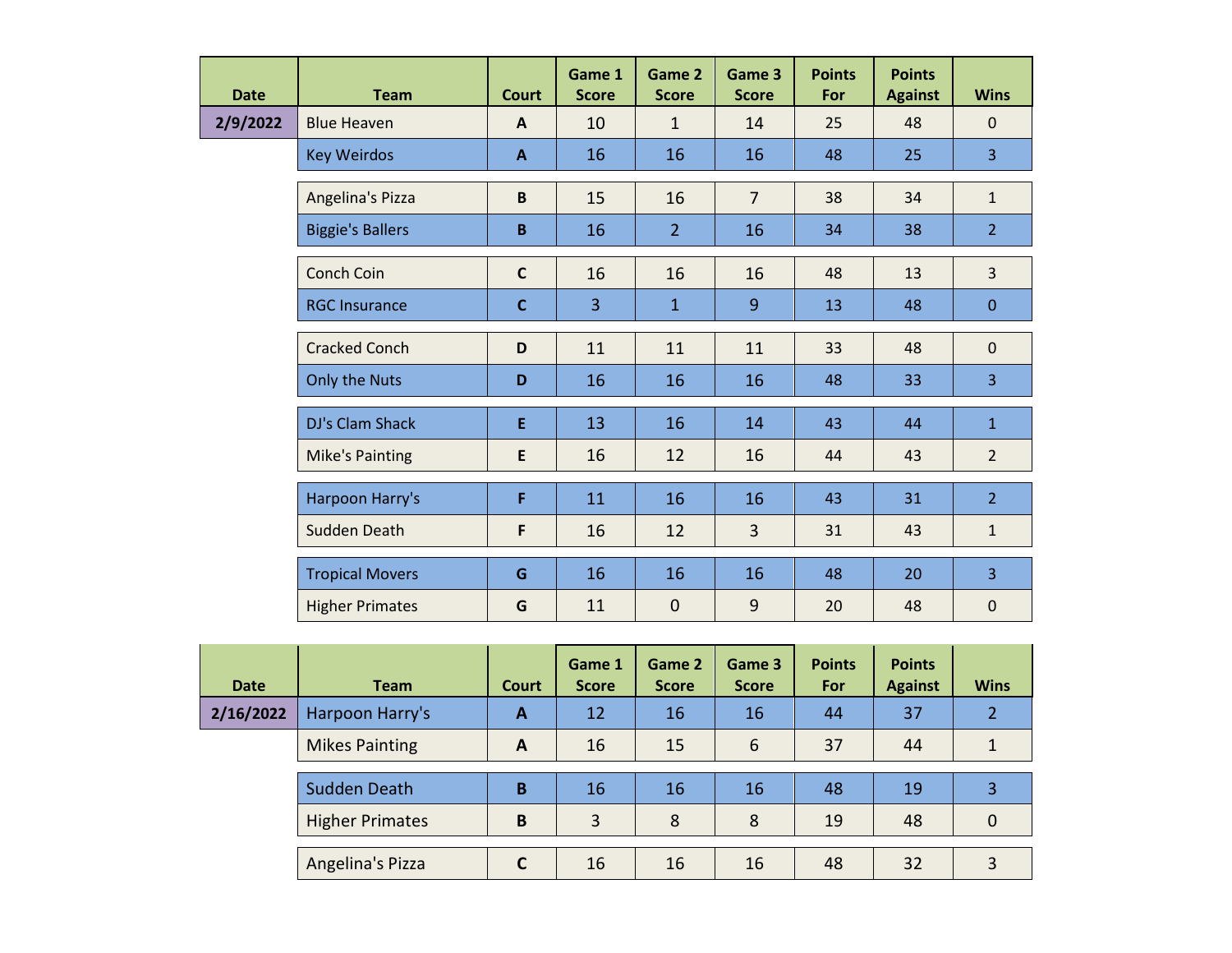| <b>Blue Heaven</b>      | $\mathsf{C}$ | 13             | 4              | 15             | 32 | 48 | $\mathbf 0$    |  |  |  |
|-------------------------|--------------|----------------|----------------|----------------|----|----|----------------|--|--|--|
| <b>Conch Coin</b>       | D            | 10             | 16             | 16             | 42 | 30 | $\overline{2}$ |  |  |  |
| <b>Key Weirdos</b>      | D            | 16             | 9              | 5              | 30 | 42 | $\mathbf{1}$   |  |  |  |
|                         |              |                |                |                |    |    |                |  |  |  |
| <b>Tropical Movers</b>  | E            | 16             | 16             | 16             | 48 | 8  | 3              |  |  |  |
| <b>Biggie's Ballers</b> | E            | $\overline{4}$ | $\overline{0}$ | $\overline{4}$ | 8  | 48 | $\mathbf 0$    |  |  |  |
| <b>Cracked Conch</b>    | F.           | 12             | 16             | 16             | 44 | 32 | $\overline{2}$ |  |  |  |
| <b>RGC Insurance</b>    | F            | 16             | 9              | $\overline{7}$ | 32 | 44 | $\mathbf{1}$   |  |  |  |
| DJ's Clam Shack         | G            | 16             | 10             | 8              | 34 | 38 | $\mathbf{1}$   |  |  |  |
| <b>Only The Nuts</b>    | G            | 6              | 16             | 16             | 38 | 34 | $\overline{2}$ |  |  |  |

| <b>Date</b> | <b>Team</b>            | Court        | Game 1<br><b>Score</b> | Game 2<br><b>Score</b> | Game 3<br><b>Score</b> | <b>Points</b><br>For | <b>Points</b><br><b>Against</b> | <b>Wins</b>    |
|-------------|------------------------|--------------|------------------------|------------------------|------------------------|----------------------|---------------------------------|----------------|
| 2/23/2022   | <b>Cracked Conch</b>   | A            | 16                     | 16                     | 16                     | 48                   | 30                              | 3              |
|             | <b>Key Weirdos</b>     | $\mathbf{A}$ | 15                     | $\overline{7}$         | 8                      | 30                   | 48                              | $\mathbf{0}$   |
|             | DJ's Clam Shack        | B            | 16                     | 16                     | 16                     | 48                   | 39                              | 3              |
|             | <b>RGC Insurance</b>   | B            | 11                     | 15                     | 13                     | 39                   | 48                              | $\mathbf 0$    |
|             | Harpoon Harry's        | $\mathsf{C}$ | 12                     | 16                     | 16                     | 44                   | 32                              | 2              |
|             | Only the Nuts          | $\mathbf{C}$ | 16                     | 14                     | $\overline{2}$         | 32                   | 44                              | $\mathbf{1}$   |
|             | <b>Tropical Movers</b> | D            | 16                     | 5                      | 16                     | 37                   | 33                              | 2              |
|             | Sudden Death           | D            | 14                     | 16                     | 3                      | 33                   | 37                              | $\mathbf{1}$   |
|             | <b>Conch Coin</b>      | E            | 16                     | 14                     | 16                     | 46                   | 31                              | $\overline{2}$ |
|             | Angelina's Pizza       | E            | 13                     | 16                     | $\overline{2}$         | 31                   | 46                              | $\mathbf{1}$   |
|             | <b>Blue Heaven</b>     | F            | 11                     | 16                     | 16                     | 43                   | 34                              | $\overline{2}$ |